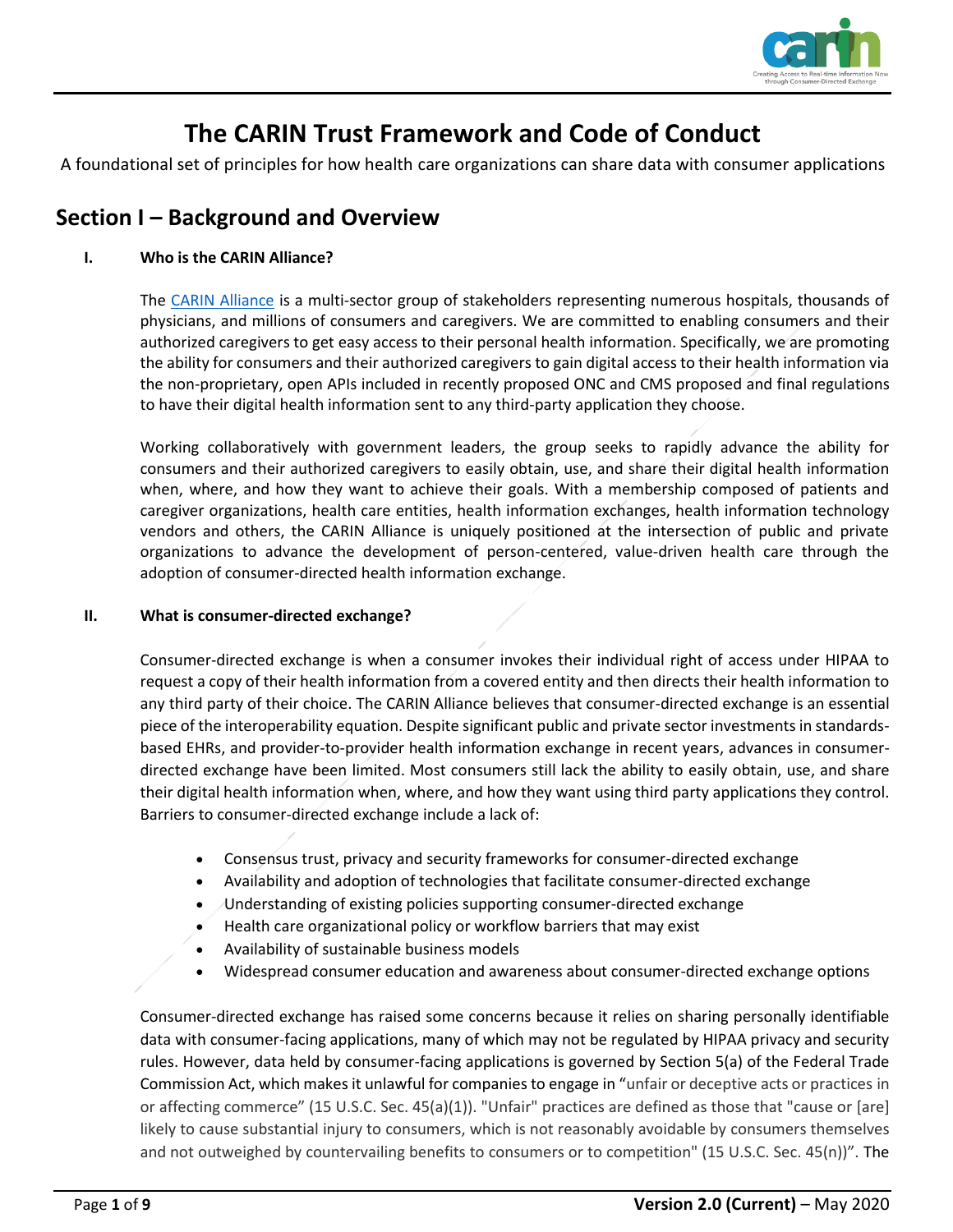

FTC Act provides the ability for the government to hold companies accountable for "unfair or deceptive acts or practices," and for violating commitments made to consumers regarding how their personal data will be handled. Data held by consumer-facing applications also may be subject to state privacy and consumer protection laws.

Imagine a world where a consumer or authorized caregiver could download one or more mobile health applications to access their digital health information from any provider, hospital, health plan, health information exchange, or other covered entity of their choosing. These applications would endorse and agree to the code of conduct as part of the application registration process. The FTC, through its Section 5(a) authority, could then enforce that code of conduct against apps who publicly commit to following it. The CARIN Alliance code of conduct is intended to help address the concerns associated with sharing personal health information with consumer facing apps.

The CARIN Alliance is focused on addressing the barriers associated with consumer-directed exchange, helping organizations and individuals understand existing policies supporting consumer-directed exchange, assisting health care organizations to eliminate policy or workflow barriers that may exist for consumerdirected exchange, and educating consumers on their consumer-directed exchange options.

The CARIN Alliance is primarily focused on solving two use cases:

- 1) How a consumer electronically **requests** access to their data using APIs, indicates where itshould be sent, and is informed how their data will be used.
- 2) How a covered entity electronically **sends** that data to the consumer.

We are solely focused on the requirements for how health data should be exchanged outside of the blue box below. The CARIN Alliance does not focus on data exchange within the blue box.



#### **III. Individual Right of Access request vs. HIPAA Authorization**

The CARIN Alliance believes that when an individual makes a request for their data to be sent to an application of their choice it should be treated as an individual "right of access" request pursuant to the HIPAA Privacy Rule. We also believe that when an application makes a request for a consumer's data at the direction of, and on behalf of, an individual, it should also be treated as an individual "right of access" request when it does the following: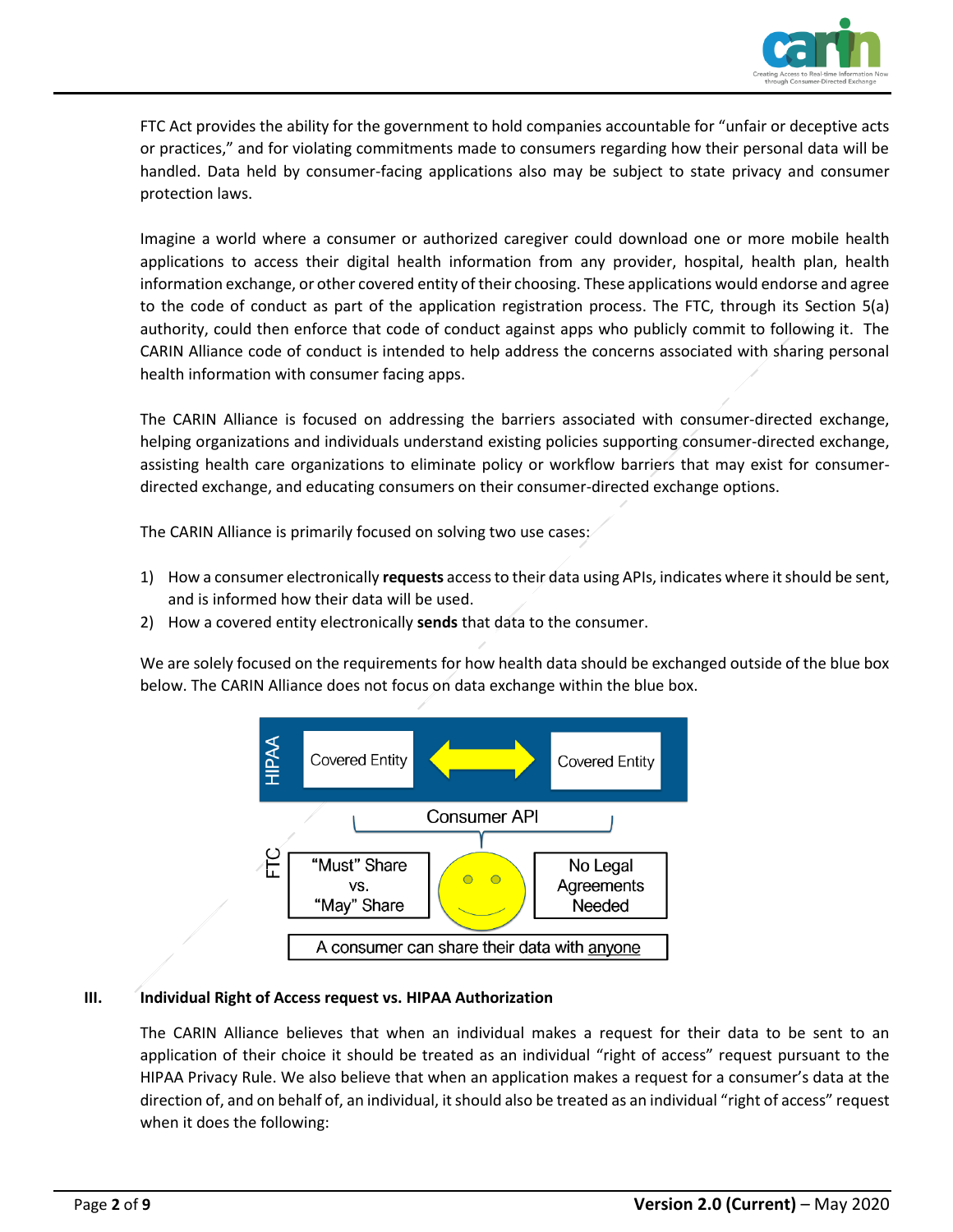

- Is submitted directly by a 'personal health record' (which HITECH says is an electronic record of personal identifiable health information on an individual that can be drawn from multiple sources and that is managed, shared, and controlled by or primarily for the individual);
- Meets the identity proofing and authentication requirements of the ONC's common agreement (currently Identity [Assurance Level](https://pages.nist.gov/800-63-3/sp800-63a.html) (IAL) 2 and [Authenticator Assurance Level](https://pages.nist.gov/800-63-3/sp800-63b.html) (AAL) 2);
- Clearly indicates the destination for sending the information; and
- Is requesting data from the then current US Core Data Interoperability Set (USCDI).

A HIPAA Authorization request is typically initiated by a provider or other entity to document consumer consent in order to exchange data with third parties within HIPAA in circumstances where the HIPAA Privacy Rule provides no other route for disclosure (for example, where the disclosure is not for treatment, payment or operations, or under the individual's right of access).

More information on the difference between a HIPAA Authorization and an Individual Right of Access request can be found on the [Office for Civil Rights website.](https://www.hhs.gov/hipaa/for-professionals/privacy/guidance/access/index.html)

#### **IV. Who is the audience for the CARIN code of conduct?**

- a. Consumer Advocate Groups, Consumers, and their Authorized Caregivers: Those who are looking to understand how they can electronically access their health information from multiple systems.
- b. Entities covered by HIPAA: Organizations that are designated as covered entities under HIPAA including providers, payers, and clearinghouses and their business associates who operate on their behalf.
- c. Electronic Health Record Companies: Companies that provide the technology required for providers and hospitals to record clinical documentation, track workflows, and bill appropriately for care.
- d. Health Information Exchanges: Organizations who facilitate digital health information exchange on behalf of payers, providers, and consumers
- e. Policymakers: Administration and congressional officials who are enacting health information exchange policies and procedures
- f. Non-Covered Entities: Community-based organizations, consumer platform companies, and other entities not covered by HIPAA that develop health IT applications and/or services for the consumer to aggregate, analyze, and share their health information.

#### **V. What is the purpose and structure of the CARIN Trust Framework?**

*Purpose*: A consensus, voluntary framework by which applications used by the consumer agree to treat the individual's health care information.

*Structure:* There are three phases of the CARIN trust framework. The CARIN code of conduct is phase one. This is the foundational phase where third-party application and consumer platform companies will endorse and agree to the CARIN code of conduct as part of their registration process with the "application aggregators" or primary data holders (e.g., EHR application stores, iOS or Android Application stores, etc.). During phase two, applications will publicly endorse and agree to a set of questions regarding how they use, manage, and secure the consumer's health data based on the principles in the code of conduct. This will include incorporating and expanding the ONC's Model Privacy Notice to be consistent with the code of conduct. These structured questions will allow the consumer to filter and search for the applications that meet their individual preferences across platforms. Phase three is a potential future phase where independent, private sector third parties could certify the applications based on the code of conduct, questionnaire, and possibly other criteria (e.g. validity of the application's clinical guidelines, etc.).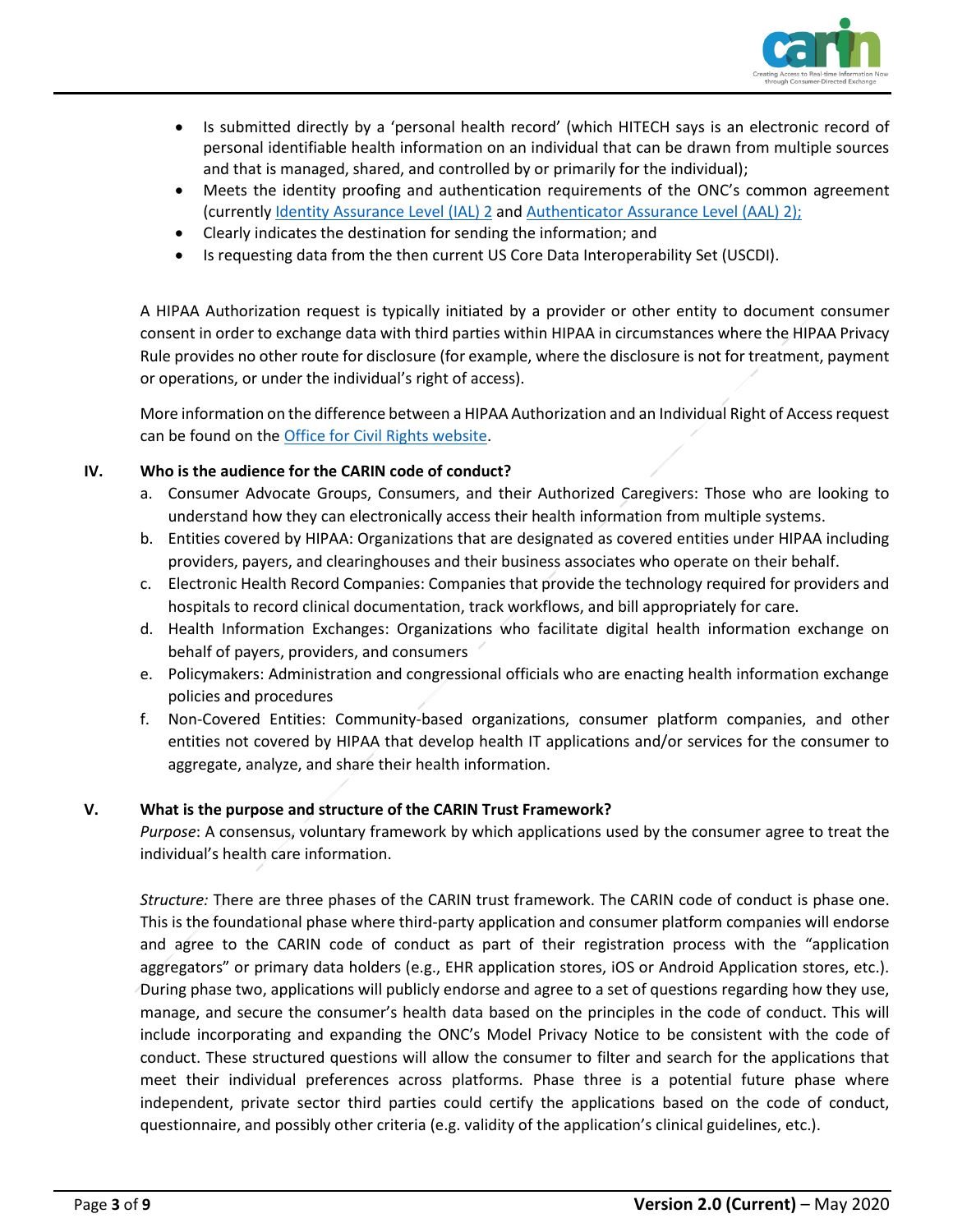

## **PHASE I - FOUNDATIONAL**

Application developers will endorse and agree to the principles in the CARIN Code of Conduct as part of the application registration process

### **PHASE II - QUESTIONNAIRE**

Application developers fill out a structured questionnaire for how they will use, manage, and secure the consumer's health information

### (Optional) PHASE III - VALIDATION

Independent certifiers validate the application's answers to the questionnaire & other relevant application systems, processes, guidelines, etc.

#### **VI. Who helped provide input to the CARIN code of conduct?**

We are enormously indebted to the organizations who have provided valuable input to the CARIN Trust Framework and code of conduct. These are organizations who care deeply about consumers receiving electronic access to their health information and we are incredibly grateful for their ongoing support. For a list of those organizations, please access our website [www.carinalliance.com](http://www.carinalliance.com/) under the section 'Our Membership'.

#### **VII. Can we provide input to the CARIN code of conduct?**

We welcome and encourage comments and input from across the health care industry. Please submit your comments online at [www.carinalliance.com.](http://www.carinalliance.com/) The CARIN Alliance board and membership will examine and carefully consider all comments to include in future releases of this document.

#### **VIII. How does the CARIN Alliance plan on operationalizing the code of conduct?**

The CARIN Alliance welcomes the opportunity to work with primary data holders of personally identifiable health information including health plans, the Federal Government, state Medicaid agencies, providers, hospitals, EHR vendors, HIEs, and other organizations who are implementing APIs for consumers to access their health information. We want to work with these organizations to include the code of conduct as part of their application registration process and ensure the data holders can inform consumers what applications have endorsed and agreed to the code of conduct so they can make an informed decision regarding the applications they would like to choose to access their health information.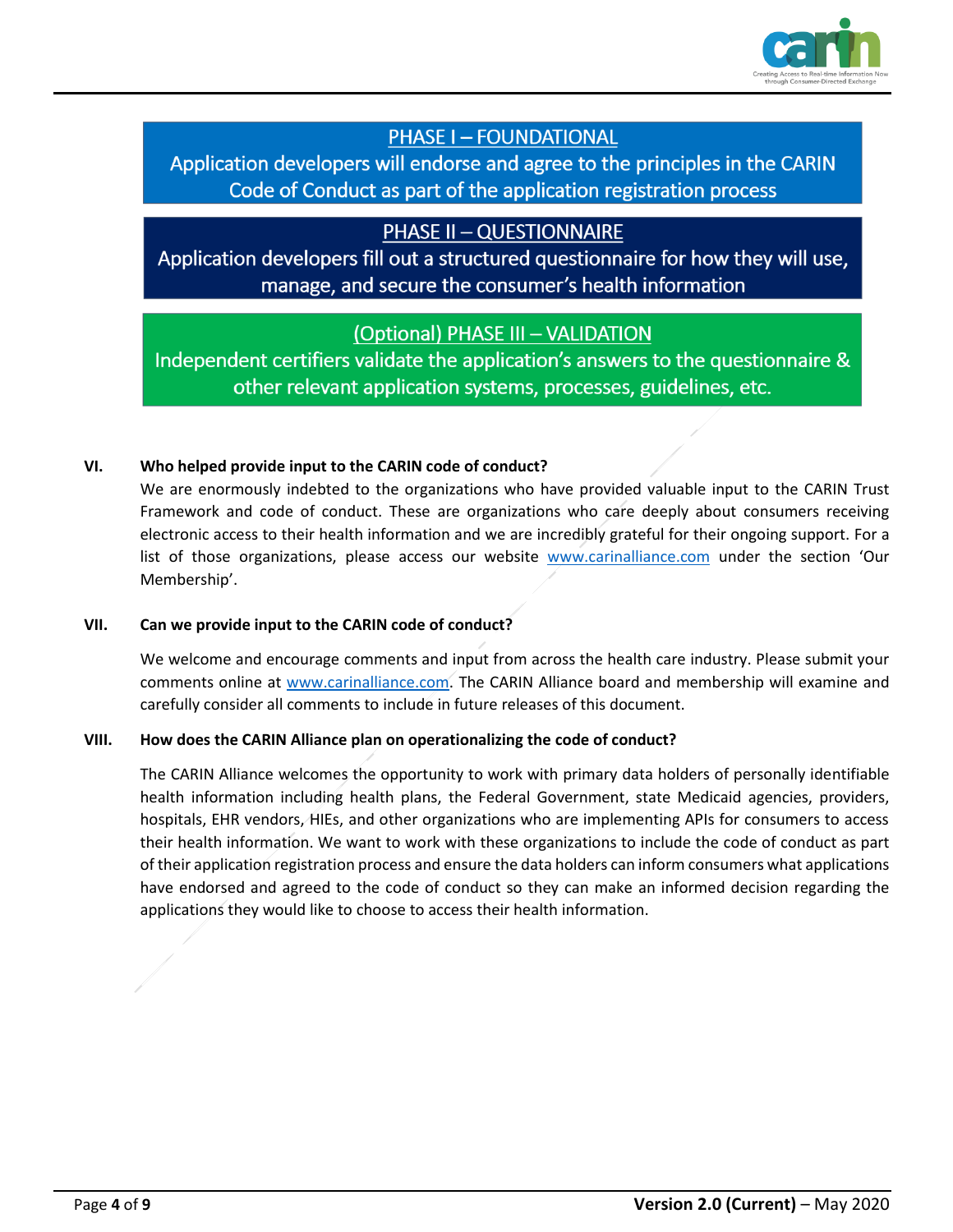

## **Section II – The CARIN Alliance Code of Conduct**

**Background:** The CARIN Alliance code of conduct represents the consensus view of a group of multi-sector stakeholders that include leading providers, payers, health IT companies, EHR companies, consumer platform companies, consumers, caregivers and others focused on advancing consumer-directed exchange across the U.S. The Code is based on internationally recognized standards including the Code of Fair Information Practices (FIP) (See NCVHS report, "Health [Information Privacy Around HIPAA: A 2018 Environmental Scan of Major Trends and Challenges,](https://ncvhs.hhs.gov/wp-content/uploads/2018/01/NCVHS-Beyond-HIPAA_Report-Final-clean-12-13-17.docx) p.19) and numerous other information sharing accepted principles and practices. The Alliance is working collaboratively with other stakeholders and leaders in government to overcome the policy, cultural, and technological barriers to advancing consumer-directed exchange. The CARIN Alliance envisions a future where any consumer can choose any application or service to retrieve both their complete health record and their complete claims information from any provider or health plan in the U.S. and have that information used, managed, and stored by a third-party application based on the individual's consent and personal preferences.

**Application:** The CARIN code of conduct is meant to apply to *all* consumer-facing applications (defined as technology enabled platforms, services, and tools) that collect personal data and are offered to and used by consumers in the United States, regardless of whether or not they are covered by HIPAA.

#### **Definitions:**

- Personal Data: Personal data means any information relating to an identified or identifiable natural person ('data subject'); an identifiable natural person is one who can be identified, directly or indirectly, in particular by reference to an identifier such as a name, an identification number, location data, an online identifier or to one or more factors specific to the physical, physiological, genetic, mental, economic, cultural or social identity of that natural person.
- Data (or Information): Any information relating to a natural person (includes personal data and de-identified and pseudonymized information).
- De-identified information: Personal data that does not identify an individual and with respect to which there is no reasonable basis to believe that the information can be used to identify an individual is not individually identifiable health information.
- Pseudonymized information: "Pseudonymize" or "Pseudonymization" means the processing of personal data in a manner that renders the personal data no longer attributable to a specific consumer without the use of additional information, provided that the additional information is kept separately and is subject to technical and organizational measures to ensure that the personal data is not attributed to an identified or identifiable consumer.
- Use: Use means, with respect to personal data, the sharing, employment, application, utilization, examination, or analysis of such information within an entity that maintains such information.
- Disclosure: Disclosure means the release, transfer, provision of access to, or divulging in any manner of information outside the entity holding the information.
- Consent: Agreement or permission to do something from someone who has been given full information about the possible effects or results.

#### **The CARIN Alliance Code of Conduct**

The CARIN Alliance code of conduct is meant to provide consumers with transparency into how their information is being used and disclosed by their chosen consumer-facing application.

As a company or organization that collects information on behalf of consumers, and facilitates the further use and disclosure of that information as authorized by the consumer, we commit to the following: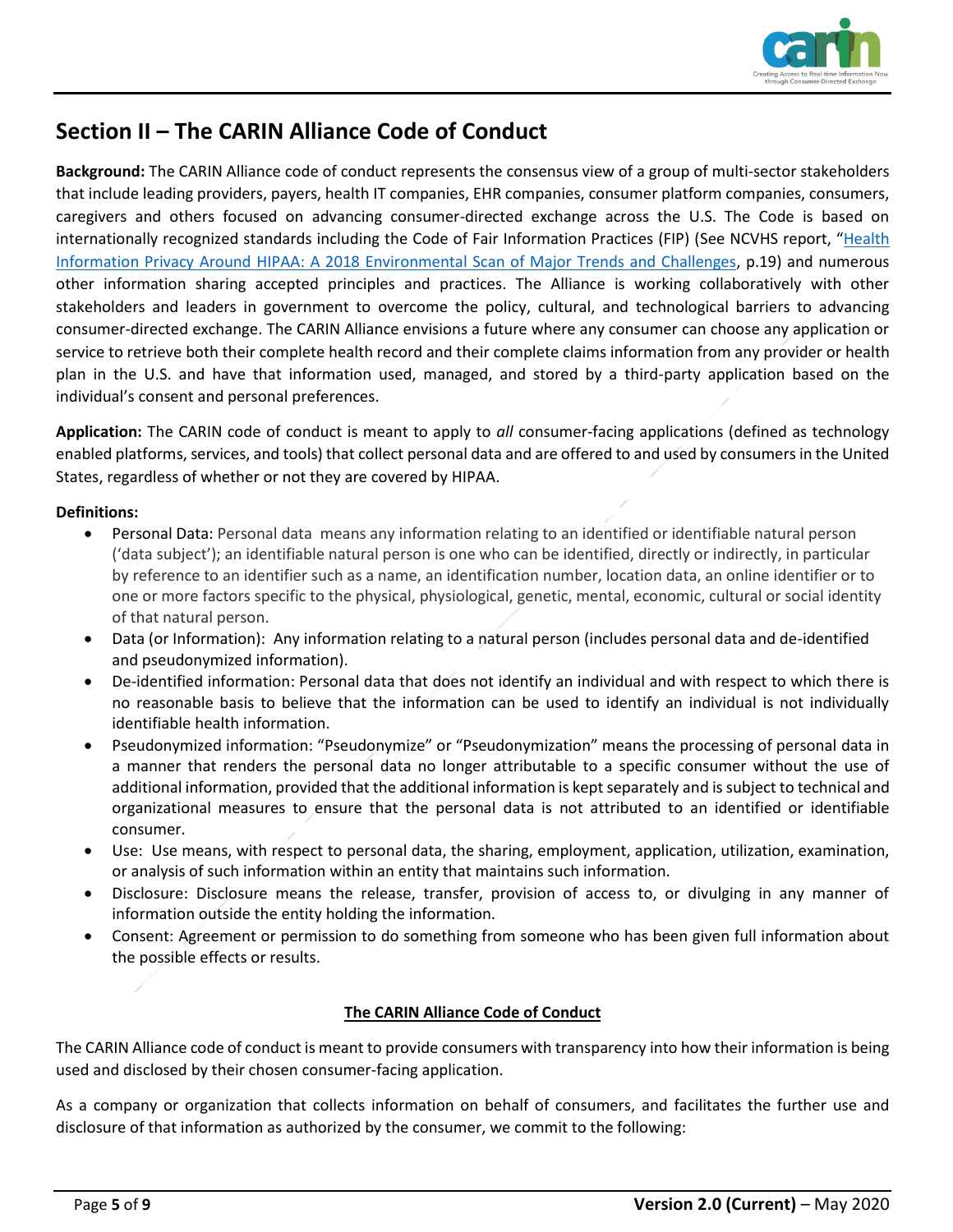

#### **I. Transparency**

*The Principle of Openness, which provides that the existence of record-keeping systems and databanks containing data about individuals be publicly known, along with a description of main purpose and uses of the data.*

#### **We will:**

- a) Have a privacy policy that is based on industry best practices and is prominent, publicly accessible, and easy to read (i.e., written in lay language) and that addresses all of the issues addressed in this Framework.
- b) Ensure our privacy policy specifies our Company's data collection, consent, use, disclosure, access, security, and retention/deletion practices, including the use and disclosure of personal data as well as of de-identified, or pseudonymized information.
- c) Address in our policy when personal data disclosure could have an impact on others (such as the impact of disclosing genetic or family history information on relatives).
- d) Proactively provide clear updates to users when privacy policies or practices have changed.
- e) Use the ONC's Model Privacy Notice (MPN) and the CARIN questionnaire as a resource when developing the privacy policies of the application
- f) Be clear with users regarding whether personal data is collected, or it is disclosed to third parties, on a onetime basis or persistently collected (and if so, for what duration) and allow the user rights to change those options consistent with our consent policies.
- g) Be clear with users regarding their rights (or lack thereof) to change or annotate personal data or to disclose portions of their personal data and whether any such changes, annotations, or notices of lack of completeness are communicated to any downstream recipients authorized by the user.
- h) Explain what will happen to the user's personal data after they withdraw their consent if the user does not exercise his or her right to have the personal data securely disposed of
- i) Specify in the privacy policy what will happen to a user's personal data in the event of a transfer of ownership or in the case of a company ending or selling its business, and provide the user with at least one of the following options: (i) securely dispose of, transmit, or download their personal data, (ii) ensure the successor entity commitments are consistent with the organization's then-existing privacy policy, or (iii) allow the user the option to close their account.
- j) Be clear with users regarding our policies regarding dormant or closed accounts.

#### **II. Consent**

*The Principle of Collection Limitation, which provides that there should be limits to the collection of personal data, that data should be collected by lawful and fair means, and that data should be collected, where appropriate, with the knowledge or consent of the data subject.*

*The Principle of Disclosure Limitation, which provides that personal data should not be communicated externally without the consent of the data subject or other legal authority.*

#### **We will:**

- a) Avoid default personal data sharing by obtaining **informed, proactive consent** from users in advance of personal data disclosure with such consent clearly describing how user personal data will be collected, used and disclosed.
- b) Obtain separate, informed, proactive opt-in consent to use or disclose personal data from any individual or other individual identified in the personal data for marketing purposes. (For example, Individual A's consent does not extend to Individual B who may be referenced in Individual A's personal data.)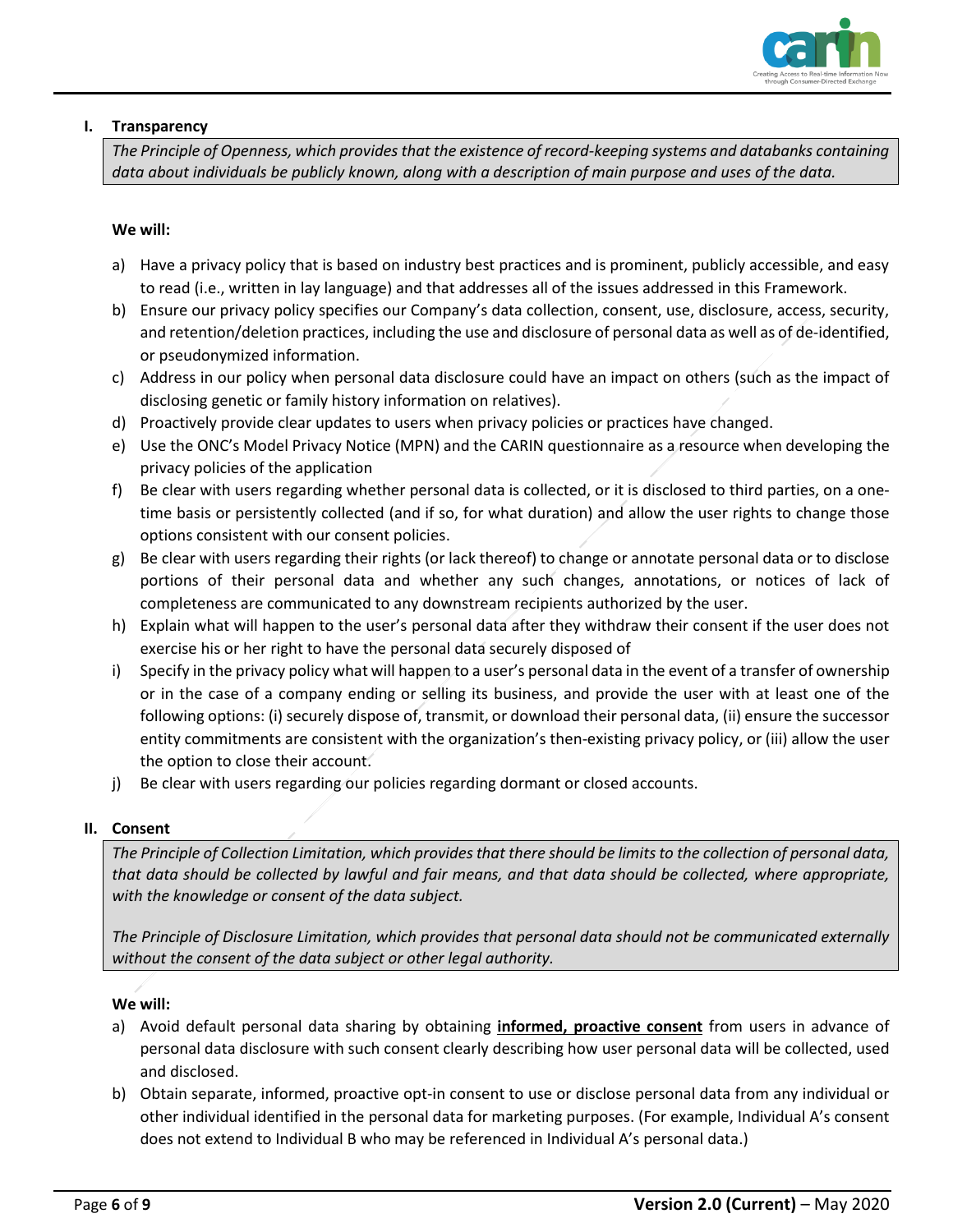

- c) Comply with the Children's Online Privacy Protection Act that is defined by applicable law.
- d) Provide users with advance notice of our privacy policy changes and allow the user to affirm their consent to the updated privacy policy changes in order to continue to use and disclose their personal data with the application or give user the option to withdraw consent or close the account.
- e) Provide users with an easy process for how to withdraw their consent with the application used to access personal data and clearly communicate those processes.
- f) Allow the user to always indicate the destination for disclosing their personal data.

#### **III. Use & Disclosure**

*The Principle of Use Limitation, which provides that there must be limits to the uses of personal data and that the data should be used only for the purposes specified at the time of collection.*

*The Principle of Disclosure Limitation, which provides that personal data should not be communicated externally without the consent of the data subject or other legal authority.* 

#### **We will:**

- a) Contractually bind third-party vendors and contractors to our commitments to users regarding use or disclosure of user data (pursuant to Section 1b of the Code) and prohibit uses or disclosures of user data for any purposes not consistent with those commitments without informed, proactive consent from the user.
- b) Except for the contracted third-party vendors identified above, or as required by law, prohibit the use or disclosure of user personal data without user consent.
- c) Limit the collection of personal data to only what the user has expressly consented that the application can collect.
- d) Collect, use, and disclose personal data in ways that are consistent with reasonable user expectations given the context in which the users provided (or authorized the provision of) the health information.

#### **IV. Individual Access**

*The Principle of Individual Participation, which provides that each individual should have a right to see any data about himself or herself and to annotate any data that is not timely, accurate, relevant, or complete where the application has the ability to do so.*

#### **We will:**

- a) Provide the ability for users to access all personal data about the user collected by the application and a clear, easy process for requesting corrections to any inaccurate data.
- b) Establish and clearly communicate to users clear policies for how the application will handle personal data it collects that may not be timely, accurate, relevant, or complete.
- c) Upon user request, securely dispose of the user's personal data completely and indefinitely to allow the user the "right to be forgotten" with respect to any future uses or disclosures of user's personal data.

#### **V. Security**

*The Principle of Security, which provides that personal data should be protected by reasonable security safeguards against such risks as loss, unauthorized access, destruction, use, modification or disclosure.* 

#### **We will:**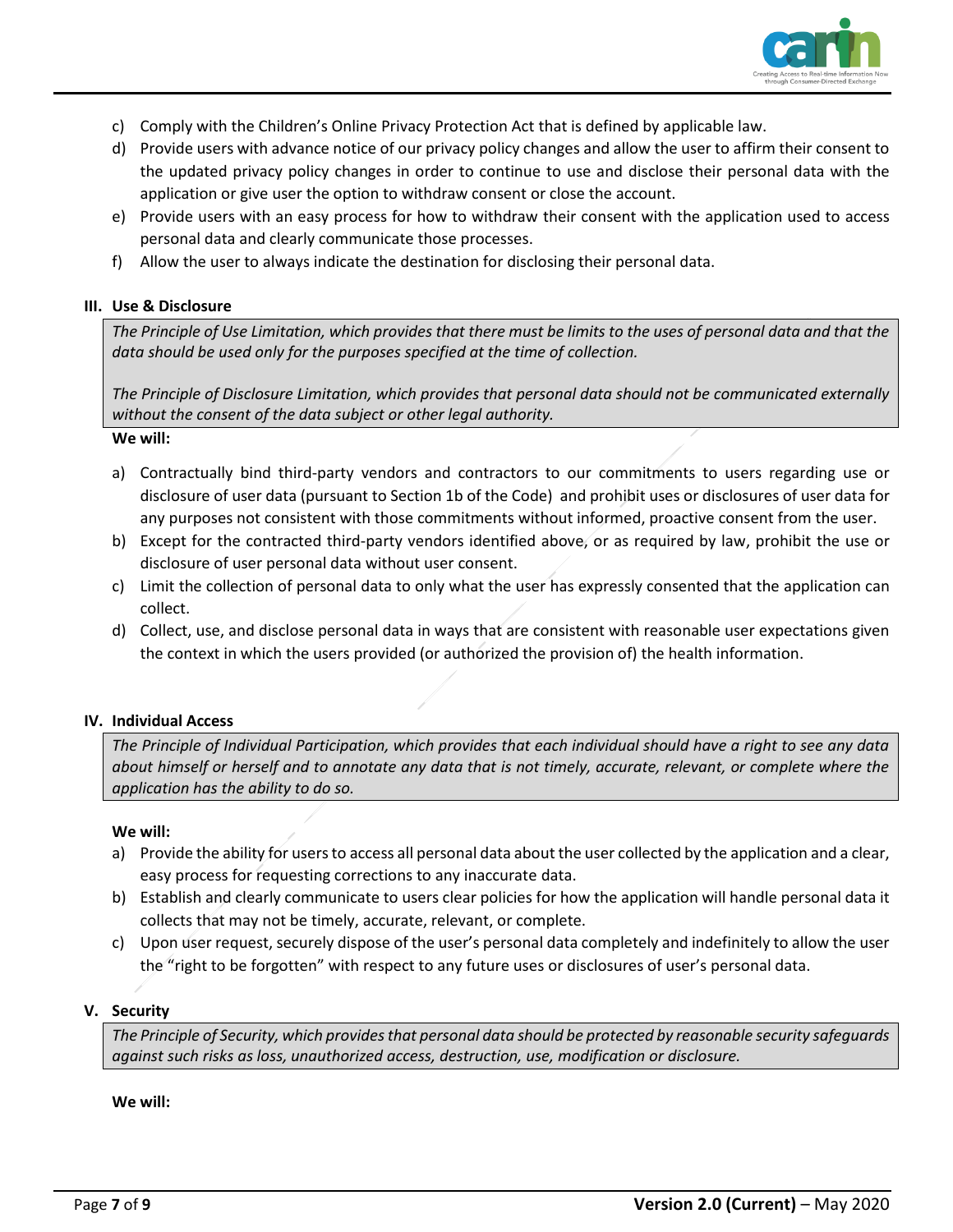

- a) Follow safeguards consistent with the responsible stewardship associated with protection of a user's personal data against risks such as loss or unauthorized access, use, alteration, destruction, unauthorized annotation, or disclosure.
- b) Store and retain personal data in a manner consistent with the best practices associated with the protection of personal data.
- c) Protect personal data through a combination of mechanisms including, at a minimum: secure storage, encryption of digital records both in transit and at rest, data-use agreements and contractual obligations, and accountability measures (e.g., access controls and logs and independent audits) that could be made available to the user.
- d) Comply with applicable breach notification laws and provide meaningful remedies to address security breaches, privacy, or other violations incurred because of misuse of the user's personal data.
- e) On behalf of our users, request a copy of their health data from the HIPAA designated record set maintained by a health care provider, health plan, or health information exchange by 1) relying on a health care provider or health plan portal identity credential using **SMART** or accept a digital identity credential for the user that is at least [NIST Identity Assurance Level](https://nvlpubs.nist.gov/nistpubs/SpecialPublications/NIST.SP.800-63a.pdf) 2 (IAL2) and [Authenticator Assurance Level](https://pages.nist.gov/800-63-3/sp800-63b.html) 2 (AAL2) and 2) clearly indicating the destination for sending the personal data.
- f) Adopt internal policies and secure contractual commitments with third parties to prohibit the reidentification of de-identified or anonymized data.
- g) Establish and implement a policy for how to handle dormant user accounts.

#### **VI. Provenance**

*The Principle of Data Quality, which provides that personal data should be relevant to the purposes for which they are to be used, and should be accurate, complete, and timely.* 

#### **We will:**

a) Where possible, as data is changed, continue to maintain the provenance of the data to provide users, their caregivers, and authorized recipients information about who or what entity originally supplied the data and, where relevant, who made changes to the data, and what changes were made.

#### **VII. Accountability**

*The Principle of Accountability, which provides that record keepers should be accountable for complying with fair information practices.* 

#### **We will:**

- a) Comply with all applicable federal and state laws.
- b) Designate a responsible executive officer within the company who is committed to these data principles and ensure these commitments are publicly facing to allow oversight enforcement by the Federal Trade Commission (FTC), State Attorneys General, or other applicable authorities.
- c) Establish and clearly communicate a process for collecting and responding to user complaints.
- d) Train our staff on these principles and ensure compliance by regularly evaluating our performance internally.
- e) Notify the public when we have received any certification or accreditation from any independent certifying organizations (and indicate the timing/duration of such certifications).

*In addition to the above commitments that give meaning to the Code of Fair Information Practices, we agree to support the vision of the CARIN Alliance as follows:*

#### **VIII. Education**